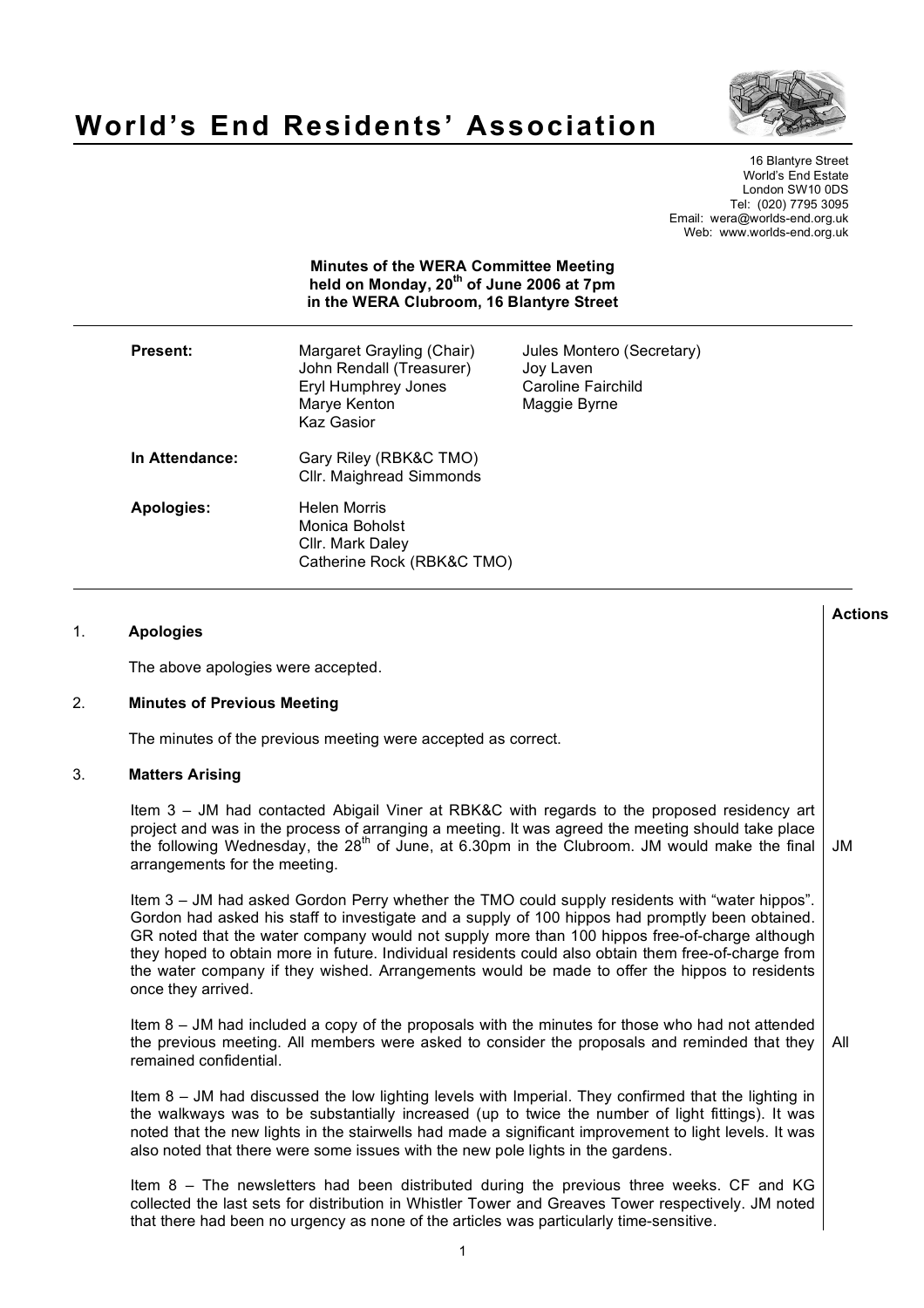Item 8 – JM said he would continue to chase up any pending repairs in the clubroom.

# **Estate Manager's Update**

- (a) GR asked the committee whether they had any thoughts with regards the proposed Community Fire Safety Event. GR suggested that the event should coincide with either the TMO or Flashpoint Fun Days. It was decided that the event should be held on the same day as the Flashpoint Fun Day (Saturday,  $15<sup>th</sup>$  of July) and that the clubroom could be used from mid-day onwards. EHJ suggested that the TMO leaflet the estate in advance of the event to ensure that all residents were aware of it.
- (b) GR stated that 15 signs had been placed in the gardens stating "No dogs, except guide dogs". GR said that more signs were available and that the signs could be relocated if it was felt they were not in the best locations. Craig Tidy and PC Ricky Haruna would be on the estate to enforce the "no dogs" policy in the garden areas. GR noted that action would be taken under the terms of the tenancy/leasehold agreement against any residents who failed to comply with the policy. A letter would be sent to all residents shortly explaining the policy and encouraging them to report incidents to Streetline. EHJ noted that she had seen the dog signs in the embankment-side gardens and believed they were not in the most suitable locations; they all appeared to be located near the play area between Blantyre and Ashburnham Towers rather than in the grassed area beneath Blantyre Tower. The meeting was asked to take a look at the signs and pass any suggestions back to GR.
- (c) GR said that a borough-wide audit had been carried out on the signs on estates and that a significant number had been removed (e.g. the estate maps) for subsequent replacement. GR noted that much of the estate signage was to be renewed as part of the communal redecoration works and/or security works. It was generally felt that there were too many signs in the large lift lobbies and GR was asked to investigate whether they were all still necessary.
- (d) GR noted the Inaugural event for the World's End Piazza refurbishment works that was to be held in the Chelsea Theatre and Piazza on the afternoon of Thursday,  $29<sup>th</sup>$  of June (see below). MG asked whether the TMO and WERA would have any representatives at any progress meetings once the works were underway. GR said he would check.
- (e) GR said that the TMO expected the new office in the Blantyre Centre to be ready for handover some time during the week commencing the  $10<sup>th</sup>$  of July. GR expected his team (GR and two housing officers) to have "moved in" by the  $14<sup>th</sup>$  of July.
- (f) JL asked whether the fire door audit had been carried out. GR said that it had but that a second audit was now underway. CF noted a broken fire door on the  $4<sup>th</sup>$  floor of Whistler Tower which had been reported to Customer Services but had now been broken for over a week. CF also noted a fire door with ordinary glazing. MG noted a number of fire doors with unsuitable handles. GR said any unsuitable glazing and door handles would be identified during the audit and replaced.
- (g) MG noted the replacement of glazed panels in the front door of Whistler Tower with solid wood panels. GR stated that this had been done to try and deter people gaining access to the tower by breaking the glazed panels. CF confirmed that this appeared to be working.
- (h) MG asked whether the Christmas lights in the Piazza could be removed or at least switched off. Some were still lit. GR said he would investigate.
- GR
- (i) MB described the illicit parking in Edith Yard on weekday mornings; a number of cars were parking in front of the gate into the Piazza, thus blocking the emergency access route to the Piazza and Dartrey Tower. GR said that the area next to the gate was a permanent no-parking area and had asked the clamping unit to deal with the parked cars. MG suggested placing a sign on the gate indicating that it is an emergency access route. GR suggested painting a cross-hatched pattern in front of the gate, as this had worked elsewhere. MG asked GR to thank Dominic Davies for the painting of the cross-hatched area in front of Berenger Tower.
- (j) GR noted that the residents that had set up a stall on the piazza on a previous Sunday had been contacted and advised not to do so again in future.
- (k) It was noted that the lights in the "pen" appeared to be on until 1am. This had resulted in a number of complaints from residents. It was suggested the timer/switch probably needed adjusting. It was also noted that complaints had been received with regards to the use of the Youth Club and Flashpoint for parties the previous weekend. GR said that Property Services were investigating.

All

GR

GR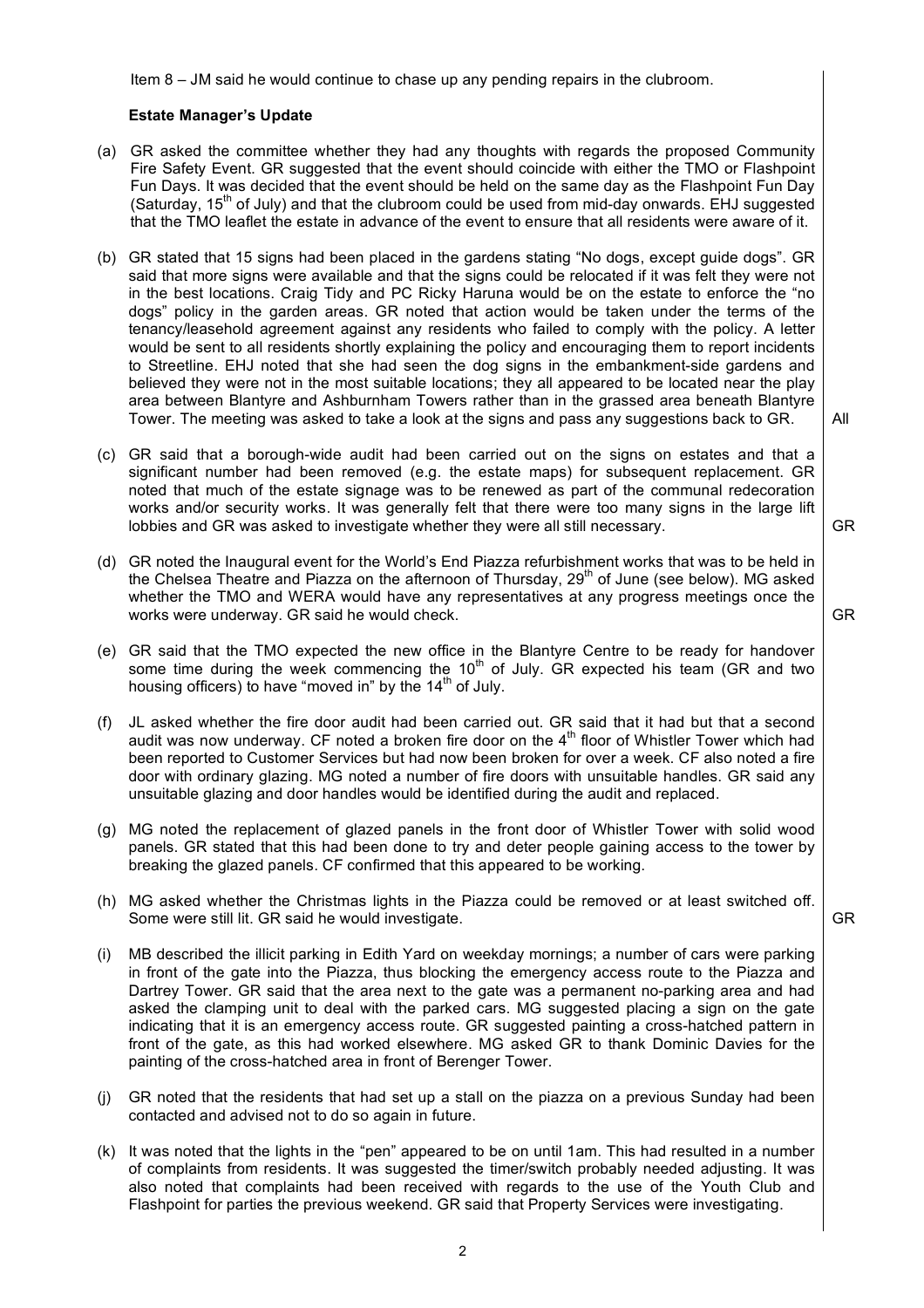(l) MK noted that a resident had expressed an interest in establishing a "World's End Youth Football Team". GR suggested they contact him at the estate office on a Friday.

# 4. **Major Works**

# 4.1 *Communal Re-decorations*

JM summarised the current proposals:

- The ground floor lift lobbies would be stripped and completely re-tiled.
- The large lift lobbies on the 1<sup>st</sup>, 2<sup>nd</sup> and 4<sup>th</sup> floors would not be completely re-tiled. Any damaged/broken tiles would be replaced and the entire lobby would then be painted.

GR pointed out the new sample tiles that had been supplied by Ayo Sobowale. The meeting noted that of the new samples, the ceramic tiles were clearly unsuitable. The "pool tiles" were favoured by some committee members but their cost was unknown (it was noted that the sample had been obtained from World's End Tiles). GR noted that a decision on the tiles that were to be used was required by the 22<sup>nd</sup> of June (Thursday). The meeting concluded that a quarry tile would probably be chosen as the other samples that had been supplied were either unsuitable or of unknown cost.

There was some discussion as to whether tiling over the existing tiles was feasible. KG stated that it was possible to tile over the existing tiles, which were in good condition, and that stripping the lobbies was unnecessary costly work. GR noted that TMO Technical Services disagreed.

It was generally felt that painting over the existing tiles was folly. There were serious doubts as to the quality of the finished surface and there was extreme scepticism that any painted surface would prove as durable as the original tiles. MG asked why sufficient tiles couldn't be recovered from stripping the ground floor lobbies and used to replace any damaged tiles in the 1<sup>st</sup>, 2<sup>nd</sup> and 4<sup>th</sup> floor lobbies; this would make painting over the existing tiles unnecessary as the colour would match. MG also suggested that a dark coloured grouting be used that matched the tiles as closely as possible. GR said he would ask Ayo Sobowale and Chris Lloyd to investigate these suggestions. JM would contact members when any further correspondence was received from Ayo Sobowale.

## 4.2 *Security (Resident Consultation)*

JM said that Peter Tozer, project manager for the security works, had enquired as to whether WERA wished to add its logo to the leaflet that was to be used during consultation. The meeting decided not to do so. JM would inform Peter Tozer of the decision. JM noted that the draft leaflet was expected shortly and he would distribute copies to all members once it had been received. JM

# 5. **Future Use of the Estate Manager's Office**

GR enquired as to whether WERA had been approached by any groups with regards potential use of the Estate Manager's office once the Blantyre Centre became operational. JM noted that he has discussed use of the office with the Chelsea Asian Womens Group, who had expressed an interest in using it once they had become a registered charity. JM had suggested that they contact the other charitable groups working on the estate (Connexions, New Roots, Victim Support etc) to see if they could put forward a joint proposal for the use of the office. GR noted that the CAWG had been offered the use of the former Police office in Whistler Walk.

# 6. **Estate Inspection**

JM told the meeting that he had been contacted by Andrea Johnson, the TMO's head of repairs and customer services, with regards a proposed inspection of the estate. The dates proposed for the inspection were the 28<sup>th</sup> and 29<sup>th</sup> of June, morning or afternoon. It was decided that the preferred date and time were the morning of the  $29<sup>th</sup>$  of June (Thursday). JM would make final arrangements with Andrea. It was agreed that members would draw up a list of issues in advance.

7. **Purchases**

A BT phone bill for £80.12 was presented for payment. This was approved.

An invoice for £35 for the renewal of the hosting service for the World's End web-site and email addresses and an invoice for £7 for the renewal of the "worlds-end.org.uk" internet domain name were presented for payment. This was approved.

3

GR JM

JM